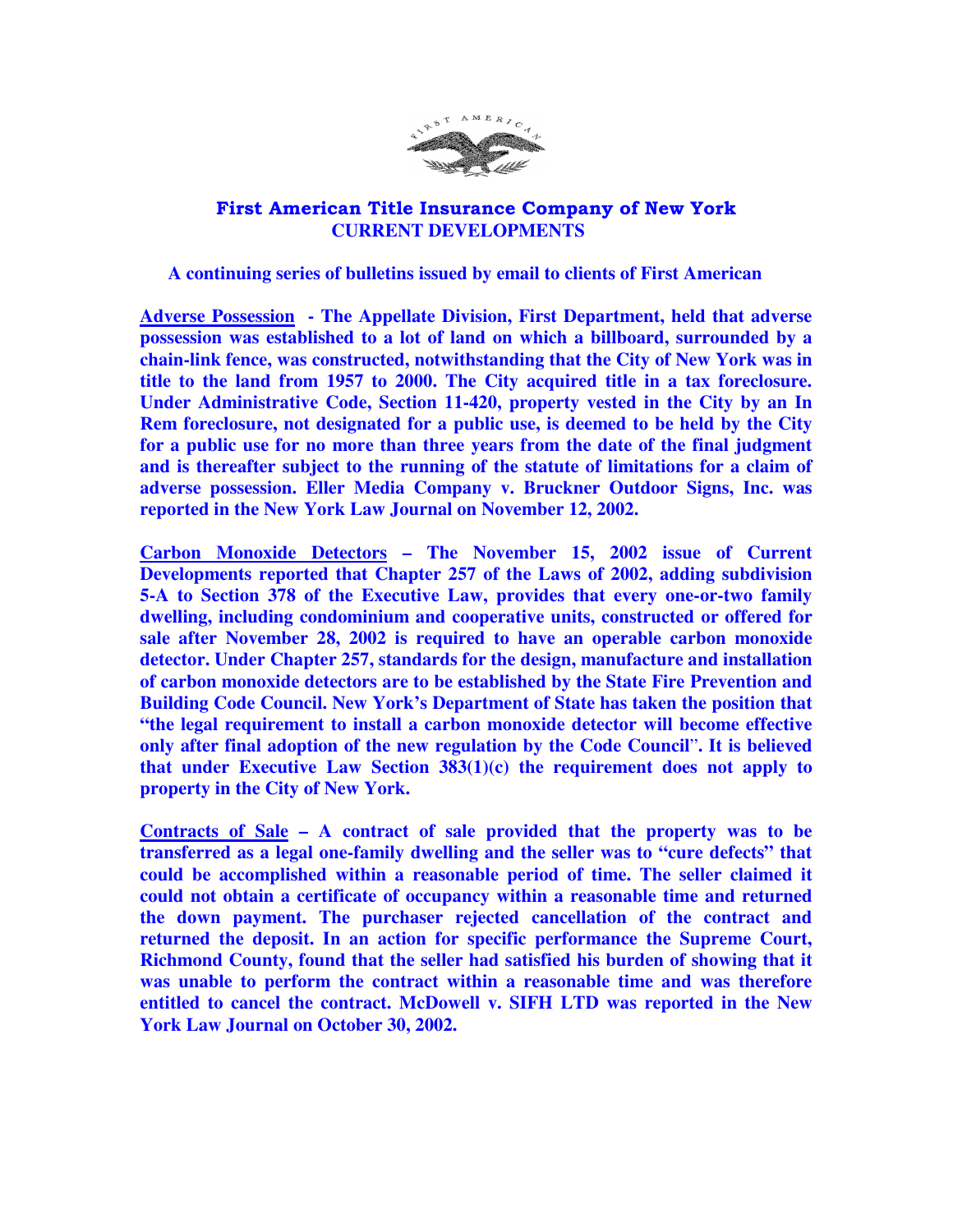**Easements – The Appellate Division, First Department, held that an easement "for as long as the business of dealing in meats, meat products, or other food products is carried on" was not terminated when the benefited property was vacated due to a fire. There was no "clear and convincing" proof that the owner of the benefited land had abandoned the easement. In fact, it was actively seeking a meatpacking tenant. 450 West 14th St. Corp. v. 40-56 Tenth Avenue, LLC, decided October 1, 2002, is reported at 747 NYS 2d 506.** 

**Leases – The Supreme Court, New York County, granted summary judgment to the League of Arab States in an action to enjoin its landlord from canceling its lease for its refusing to pay for additional security following September 11. The expense was not provided for in its lease. Further, as the League was not the "legal" cause of threats it received its occupancy was not a "private nuisance". League of Arab States v. 4 Third Avenue Leasehold, LLC was reported in the New York Law Journal on November 27, 2002.** 

**Mechanics Liens/Bonding - Chapter 582 of the Laws of 2002, effective January 1, 2003, amends the procedure to obtain the discharge of mechanics liens for work done and materials furnished for private and public improvements by posting a bond. The provisions for public and private mechanics liens in Chapter 582 are substantially the same. (A mechanics lien for a public improvement cannot be enforced against real property).**

**Subdivision 4 of Lien Law, Section 19 ("Discharge of lien for private improvement") currently provides that a mechanics lien can be discharged once a court determines the amount of the bond, approves the bond or undertaking, and orders the lien discharged. Chapter 582, replacing Subdivision 4 of Section 19, statutorily sets the amount of the bond at 110% of the amount of the mechanics lien, and the bond may be filed and the lien discharged without a court order.** 

**A bond or undertaking of a fidelity or surety company authorized to transact business in the State of New York, is effective without a court order when filed in the County Clerk office where the mechanics lien is filed, subject to certain conditions. A certified copy of the resolution of the Board of Directors of the fidelity or surety company authorizing the bond or undertaking is required to be filed with the bond or undertaking. In addition, if a Certificate of Qualification under Insurance Law Section 1111 is not filed with the bond or undertaking, the mechanics lienor may except to the sufficiency of a surety. If there is no objection to the surety, or if the Court dismisses the exceptions taken, the bond or undertaking is deemed effective. The Chapter sets forth provisions as to notice and service.** 

**When the surety is not a fidelity or a surety company authorized to transact business in New York State, a Court in the County where the property is located must approve the bond or undertaking on not less than five days notice to the**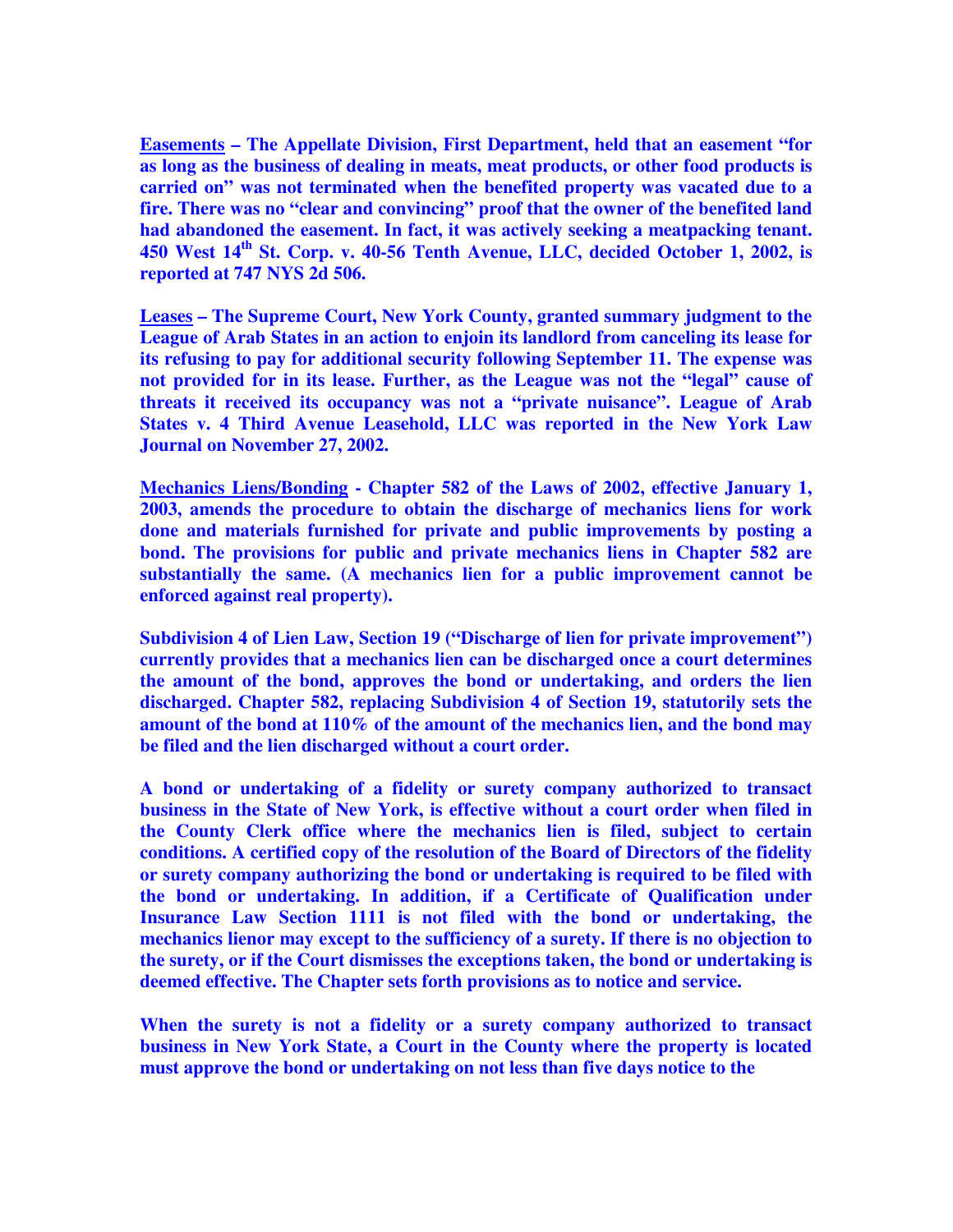**mechanics lienor. When the Court approves the bond or undertaking it issues an order discharging the lien. Chapter 582 is at http://assembly.state.ny.us/leg/?ch=582.** 

**Mortgage Foreclosure – The terms of a foreclosure sale provided that transfer taxes were to be paid by the purchaser. The successful bidder claimed that this conflicted with that part of the judgment of foreclosure and sale which required the referee to pay taxes "which are or may become liens on the premises" from the proceeds of sale. The Supreme Court, Queens County, held that the purchaser was required to pay the transfer taxes in accordance with the terms of sale since transfer taxes are not a lien on real property. Notwithstanding that the bidder was in default for its failure to close due to a genuine dispute over the payment of transfer taxes, the Court afforded it with an additional opportunity to close title and not forfeit its deposit. Regency Savings Bank, FSB v. Terry-Ross Associates was reported in the New York Law Journal on November 27, 2002.** 

**New York City Real Estate Taxes – The City Council has fixed the rates for real property tax rates for the period July 1, 2002 – June 30, 2003. The rate for each \$100 of assessed valuation has been changed for Class One from 11.609 to 11.936; for Class Two from 10.792 to 10.564; for Class Three from 10.541 to 10.607; and for Class Four from 9.712 to 9.776. Class One generally includes one-to-three family residential real property. Class Two includes all other residential real property. Class Three includes utility real property. Class Four includes all other real property. The increase in tax for the 1st half of the tax year is payable as part of the**   $2<sup>nd</sup>$  half tax bill and equally as between the  $3<sup>rd</sup>$  and  $4<sup>th</sup>$  tax quarter tax bills for **taxpayers making quarterly payments.** 

**New York City Recordings – As a reminder, a State Board of Real Property Services Form RP-5217NYC is required in connection with each deed submitted for recording in the Counties of the Bronx, Brooklyn, New York or Queens effective January 1, 2003. The County Clerk of Richmond County has announced that all deeds it receives for recording after December 16 require Form RP-5217NYC, submitted in duplicate. In addition, as of January 2, 2003, the City Register will only accept for recording documents submitted using the new Internet based Automated City Register Information System ("ACRIS"). The ACRIS Tutorial Program is on the Internet at http://nyc.gov/html/dof/html/acris.html. See the November 27 issue of Current Developments at http://www.titlelaw-newyork.com/Mans/Current47.htm.** 

**Sub-Prime Loans – Amendments to the Banking Law, General Business Law, and Real Property Actions and Proceedings Law by Chapter 626 of the Laws of 2002 regulate the making and foreclosure of high-cost home loans. Chapter 626 was enacted to protect consumers against abuses in the sub-prime lending market. The law, effective April 1, 2003, is at http://assembly.state.ny.us/leg/?bn=A11856&sh=t.**